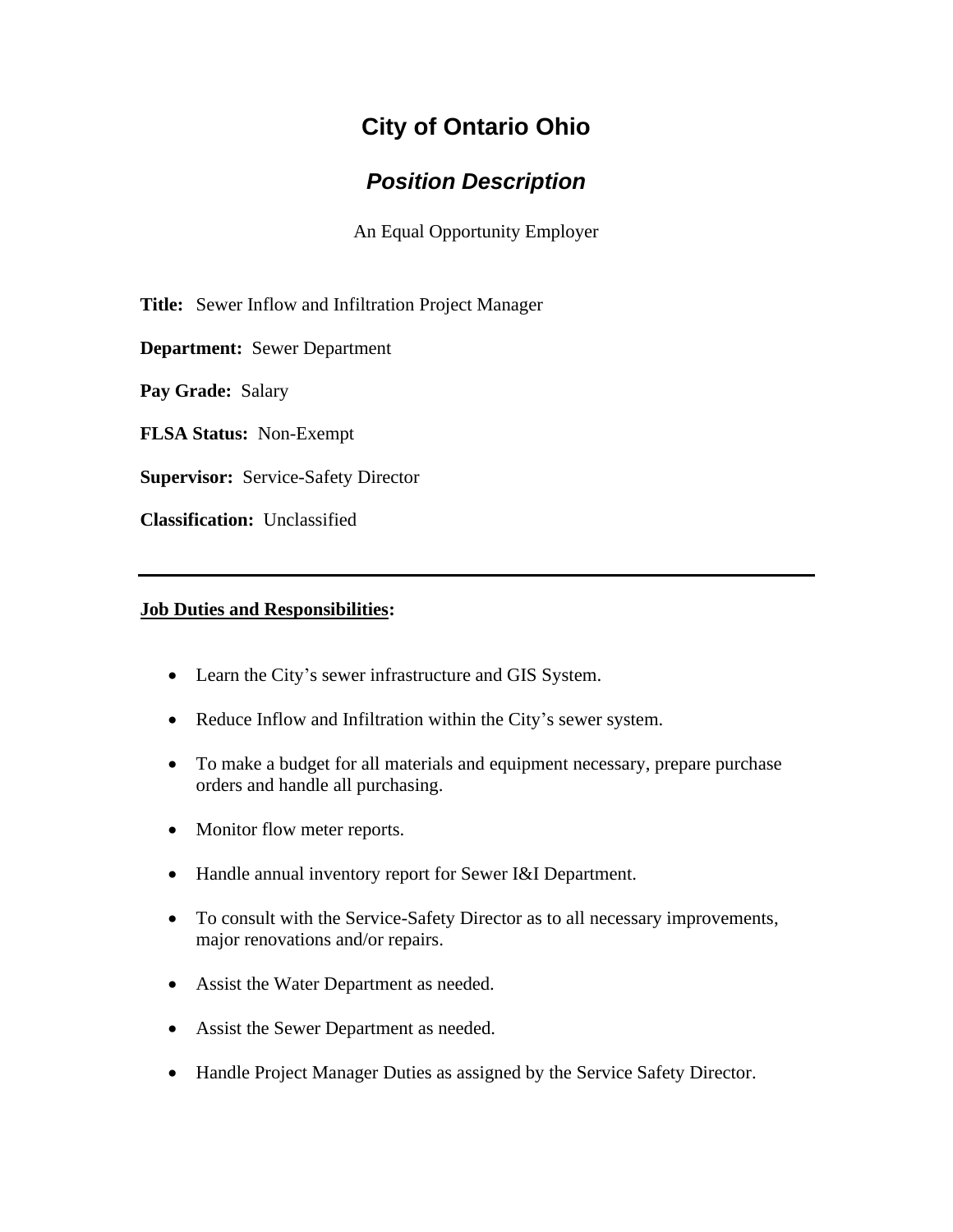- Have the ability to supervise others at a variety of tasks, follow directions, good relationship with fellow employees and the general public. Make necessary written reports as required.
- Must be able to perform heavy manual labor for extended periods of time in often adverse conditions.
- Must have the capability to use hand tools such as a shovel, pick, hammer, screwdriver, drill, etc.
- Must have the ability to learn to operate heavy equipment such as: dump trucks, Vac Truck, and any other equipment used to maintain the City.
- Must be able to work well with other employees, follow directions, and practice safe work habits.
- Must take proper care of equipment and tools.
- Follow all safety rules and regulations and safe work practices.
- Keeps informed of City policies and procedures.
- Must possess and maintain valid Ohio driver's license.
- Maintain regular and predictable attendance.
- Performs any other related duties as required.

### **Requirements**

- A high school diploma or equivalent is required.
- Must maintain a Class II Wastewater Collection System Operators License.
- Must have experience in public works and related construction, maintenance and repair, or any equivalent combination of experience and training which provides the desired knowledge, skills and abilities.